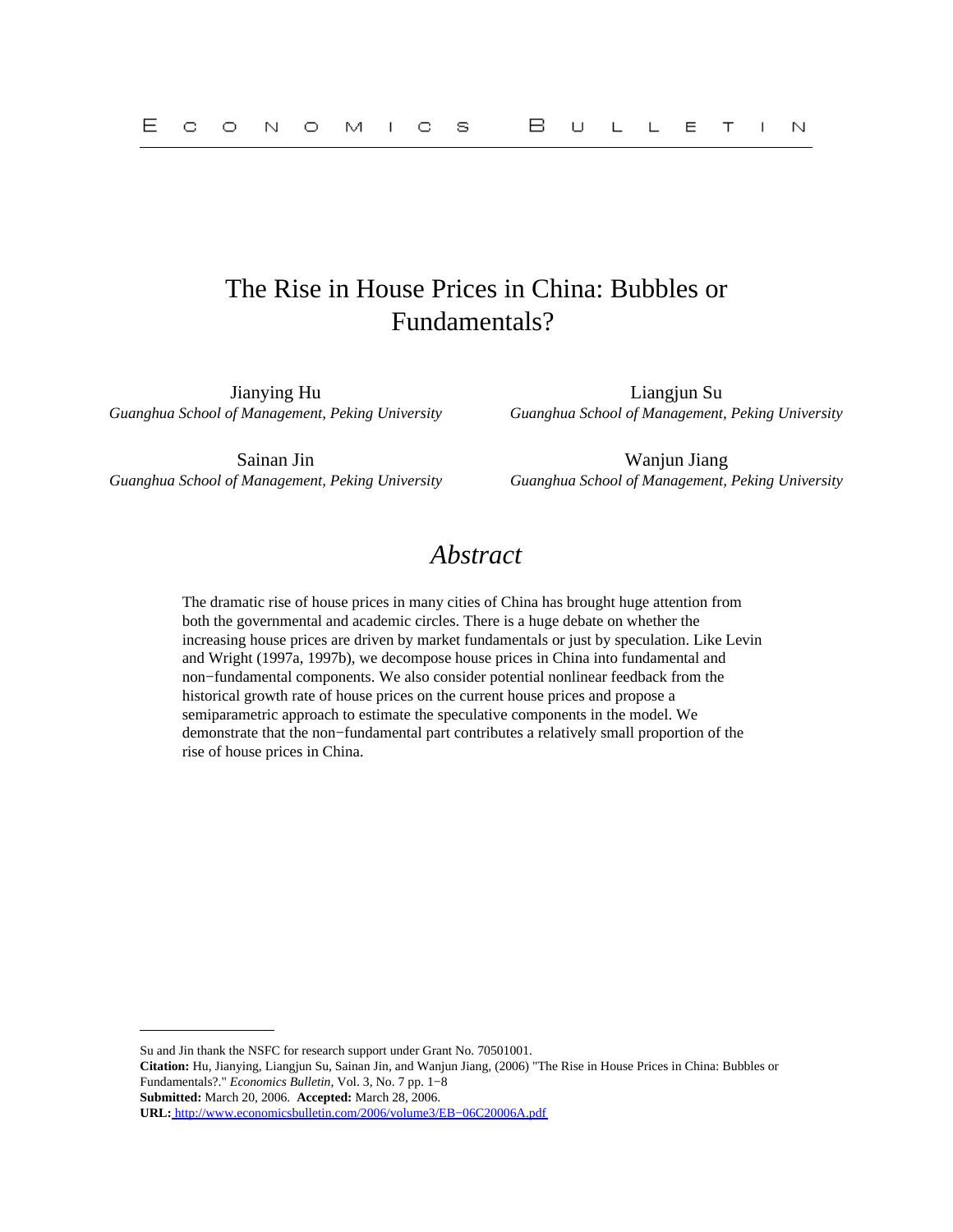# **1. Introduction**

The house price in China has risen dramatically in the last 15 years. This has brought huge attention from both the governmental and academic circles. One obvious question is what has caused the rise of house prices in China. In this paper, we argue that the increasing house prices are driven by both economic fundamental and speculation but the former plays the key role.

Speculative purchases in the housing market are largely attributed to the apparent predictability in house prices, at least in the short run. House price speculation is often defined as the purchase of a house at current time motivated by the expectation of a real increase in the price of a house in the future. The literature on speculation in the housing market is large. See Case and Shiller (1989), Levin and Wright (1997), Muellbauer and Murphy (1997), Riddel (1999), Chan et al. (2001), among many others. Many of these studies start with decomposing the house price into different components, and find strong evidence of speculative behavior in various housing markets. There are several ways to decompose the actual house price into two components: one is driven by the economic or market fundamental, and the other is due to speculation on the housing market. They are different in how they specify the determination mechanism for the economic fundamental price or non-fundamental price.

Two commonly used models of non-fundamental asset prices are the stochastic bubble model proposed by Blanchard and Watson (1982) and the fad model proposed by Summers (1986). Levin and Wright (1997a, 1997b) consider modeling speculation in the housing market in terms of historical growth rates of house prices. The central hypothesis of this approach is that shifting demand conditions on the housing market stem from a positive feedback of historical price changes on expectations about future price change. As Levin and Wright (1997b) argue, these shifting demand conditions affect the equilibrium house prices. When the historical prices have no effect on the current expectation of future capital gains on resale of a house, there will be no speculation in the housing market.

There is no unique way to model the market fundamentals. One possible choice is to use rental incomes. When we treat real estate as a good investment, which produces a stream of rental incomes over its lifetime. The current value of a house is therefore determined by the present value of the cash flow from all the rental incomes. Consequently, the current value can be defined as the fundamental price of a house. If the actual price is consistent with this price, the so-called market fundamental hypothesis cannot be rejected. Otherwise, deviations from the fundamental model will occur, and it is possible to detect the magnitude of the deviations. This approach is taken in Chan et al. (2001) when they test for rational bubbles in the residential housing markets of Hong Kong. A second choice is to use macroeconomic or geographic variables, like in Levin and Wright (1997a, 1997b), Muellbauer and Murphy (1997), and Riddel (1999). For example, Levin and Wright (1997a, 1997b) choose real income and real interest to model the fundamental prices whereas Roche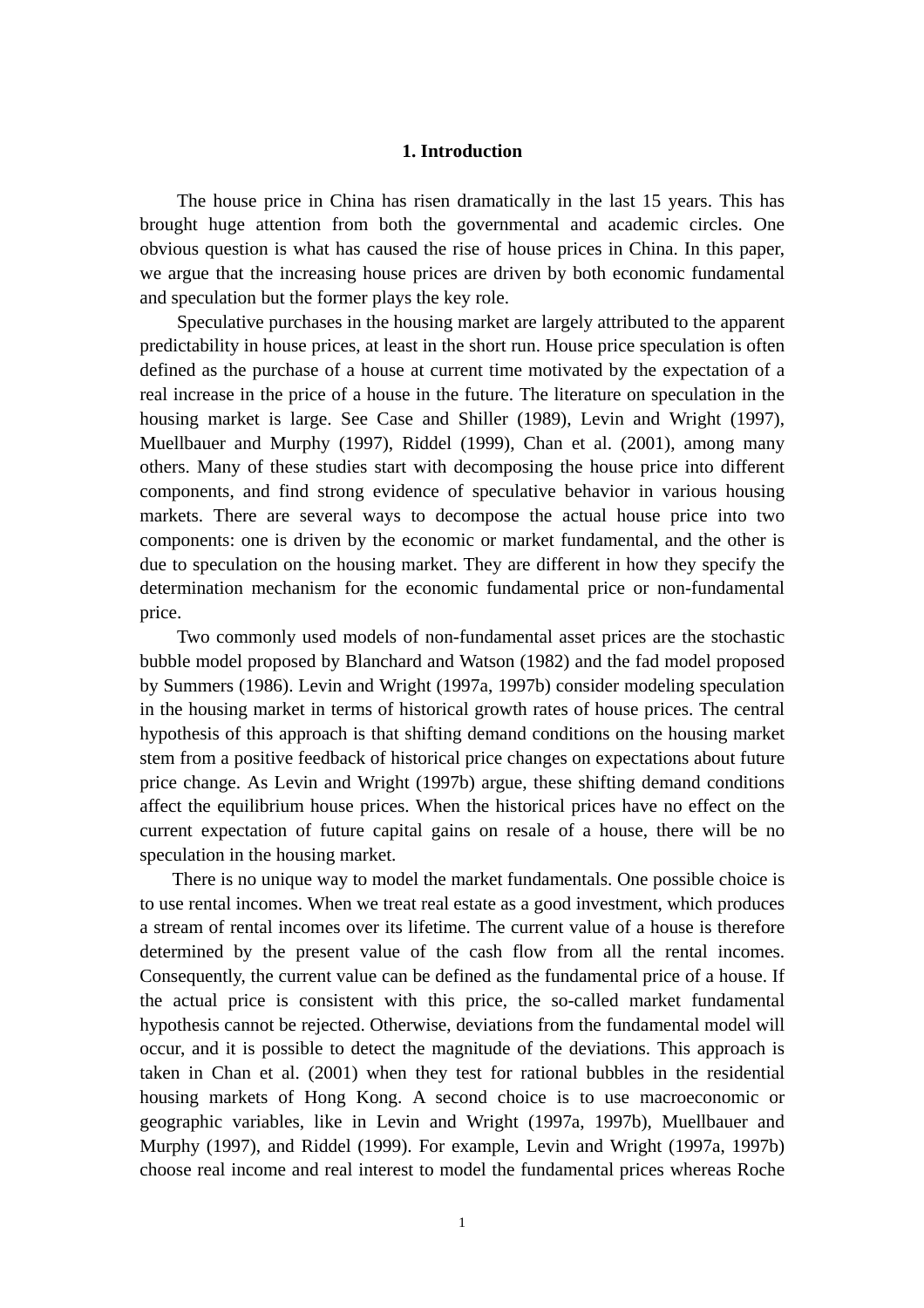(2001) chooses real disposable income, real interest rate and net migrants. For an early review on the housing price from the demand side, see Megbolugbe et al. (1991).

This paper explores the issue based upon the framework of Levin and Wright (1997a, 1997b). In comparison with other approaches to model the fundamental or non-fundamental prices, their work is intuitively appealing. Furthermore, the data used in their analysis are relatively easy to obtain in China. In comparison with their work, we also consider potential nonlinear feedback from the historical growth rate of housing price on the current house price and propose a semiparametric approach to estimate the speculative components in the model.

The paper is structured as follows. In Section 2 we introduce the theoretical framework of our analysis. We estimate our model using China's data in Section 3. Section 4 concludes.

# **2. Theoretical Framework**

The central hypothesis of this paper is that the rise of house price is determined not only by economic fundamentals but also speculation in the housing market.

In a housing market void of speculative influence, the market price for a house is jointly determined by a demand function and a supply function. The existence of a large number of "second-hand" houses relative to newly completed houses means that the total stock of houses is effectively fixed in the short-run. In this sense, prices must adjust in order to reflect the economic value of this fixed number of dwellings. Therefore, real house price fluctuations are caused primarily by the demand side in the short run.

When speculation exists in the housing market, as Riddel (1999) put it, the mechanisms by which speculation may occur in the housing market are manifold. But in all cases, speculation is determined by the expectation of a future price change and can only occur if there is a "belief" that prices will change. Without this expectation of price movement, there can be no gain from speculation. The analysis of house price speculation must therefore address the question of what causes the belief that prices will change.

Like Levin and Wright (1997a, 1997b), we decompose the market price in period *t*,  $P_t$ , into two components:  $P_t^f$  and  $P_t^s$ .  $P_t^f$  is attributable to the economic fundamentals, assuming the expectation of zero capital gain, and  $P_t^s$  is attributable to expected capital gains or losses due to expected price changes over the next few periods. That is:

$$
P_t = P_t^f + P_t^s \tag{2.1}
$$

The first component of house prices  $P_t^f$  is the money valuation placed on house occupancy. We expect it to be related to both income y and the short-term interest rate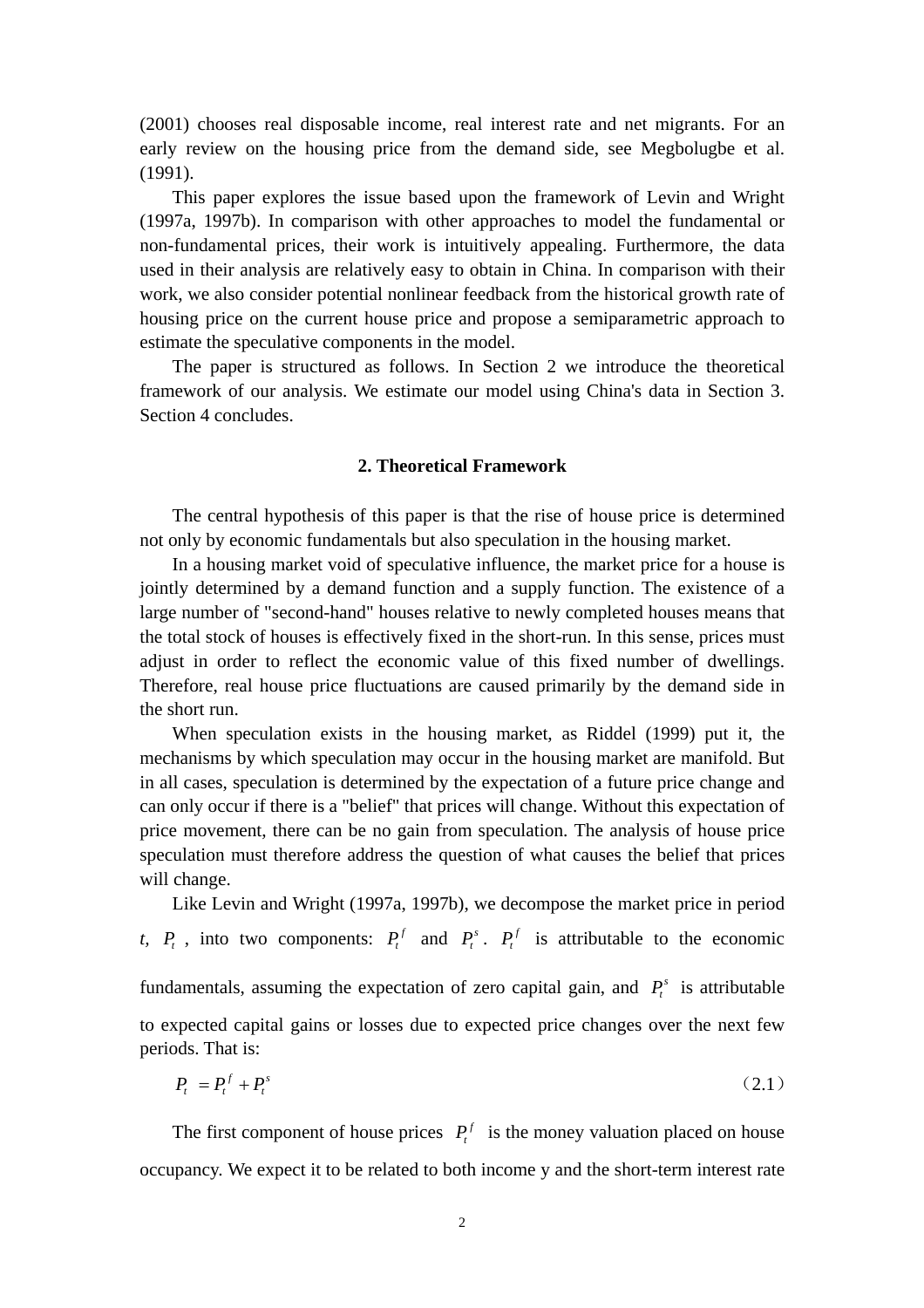*i*. Houses are normal goods. As income increases, more houses are demanded. A rise in the interest rate increases mortgage payments and decreases the house demand. The money value placed on house occupancy is therefore negatively associated with interest rate because of an income effect in general. For this reason, we write  $P_t^f$  as a function of income and interest rate:

$$
P_t^f = f_1 \left( y_t, i_t \right) \tag{2.2}
$$

The second component of house prices  $P_t^s$  is associated with what causes the belief that prices will change. The simplest assumption that encompasses the various speculative mechanisms aforementioned is that the expected capital gain on house investment is determined by the last *d* periods of price growth. That is

$$
P_t^s = f_2(g_{t-1},...,g_{t-d})
$$
\n(2.3)

where, for example,  $g_{t-i} = 100(P_{t-i} - P_{t-i-1})/P_{t-i-1}$  is the growth rate of house prices from period  $t-i-1$  to  $t-i$ , with  $i=1,\ldots,d$ . Substituting (2.2) and (2.3) into (2.1), we have the following house price expression:

$$
P_{t} = f_{1} (y_{t}, i_{t}) + f_{2} (g_{t-1},...,g_{t-d})
$$
\n(2.4)

In the absence of housing speculation, one would expect the second term on the right hand side of (2.4) is insignificantly different from 0. The hypotheses consistent with our model of house price speculation are:

$$
\frac{\partial P}{\partial y} > 0, \quad \frac{\partial P}{\partial i} < 0, \quad \frac{\partial P}{\partial g_{t-i}} > 0, \quad i = 1, \dots, d. \tag{2.5}
$$

#### **3. Empirical Evidence**

In this section we evaluate the impact of economic fundamentals and speculation on house prices using quarterly data in China covering the period 1990.I-2005.I. In the first part of this analysis, a parametric model is estimated to test the housing speculation hypotheses. We obtain quarterly data in nominal house price, income (gross domestic product, GDP) and interest rate. We obtain real house price, real income and real increase rate by using the retail price index to discount the nominal ones. Let  $P_t^r$  and  $y_t^r$  denote the house price and real income, respectively. Since both of them exhibit seasonality, we obtain the seasonally-adjusted data by averaging:

$$
P_t = \sum_{i=0}^{3} P_{t-i}^{r}/4
$$
, and  $y_t = \sum_{i=0}^{3} y_{t-i}^{r}/4$ . The following variables are used in our

empirical analysis:  $P_t$ : seasonally adjusted real house price;  $y_t$ : seasonally adjusted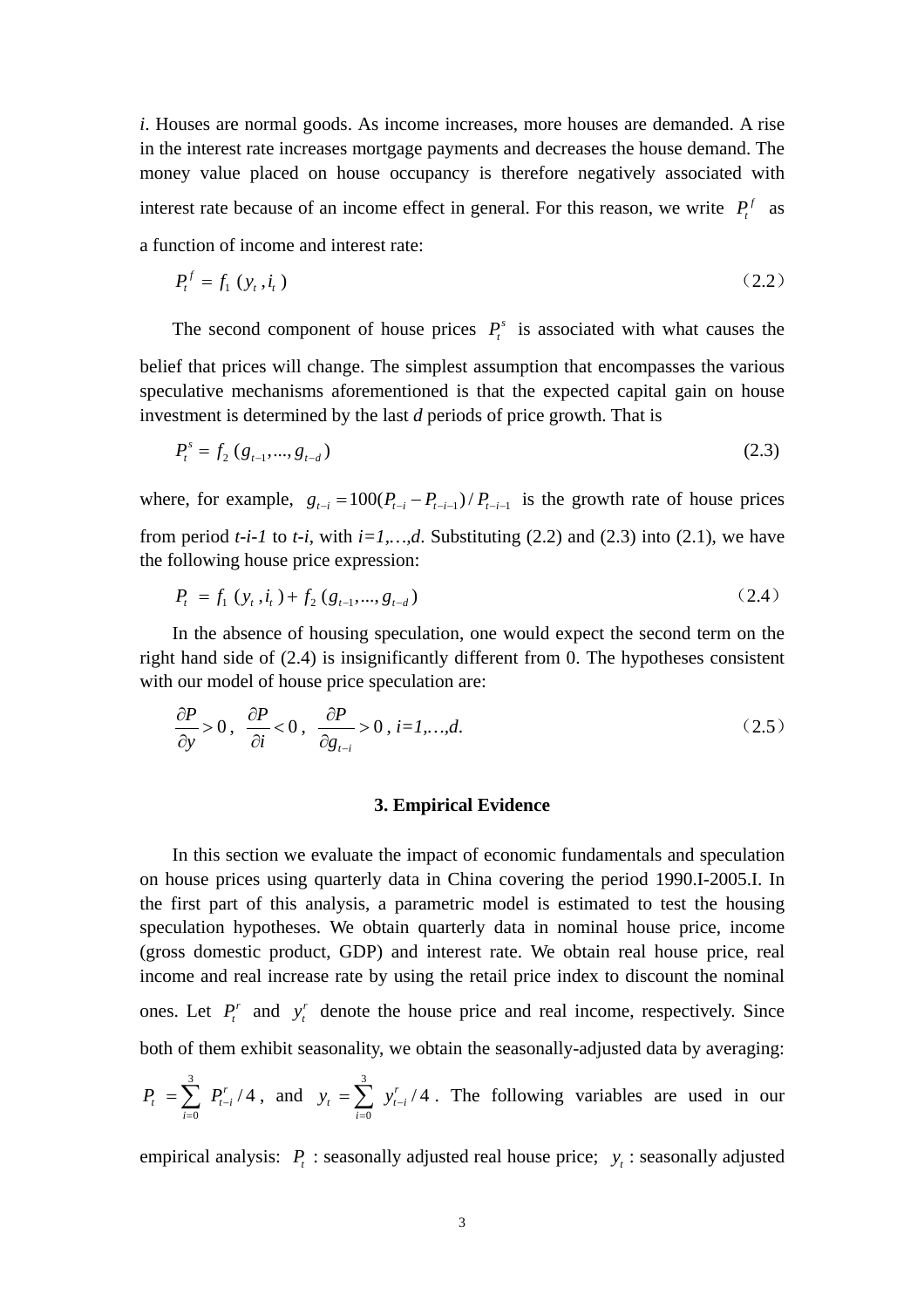real income (GDP);  $i_t$ : real interest rate;  $g_t$ : growth rate of real house price.

#### **3.1 Parametric modeling and estimation**

First, we approximate  $f_1$  and  $f_2$  in (2.4) linearly by the following linear model.

$$
P_{t} = \beta_{0} + \beta_{1} y_{t} + \beta_{2} i_{t} + \sum_{i=1}^{d} \beta_{2+i} g_{t-i} + u_{t}
$$
 (3.1)

One could use some model selection criteria such as AIC and BIC to determine the number of periods *d* that should enter (3.1). Here, we consider choosing different *d* and see how the model is sensitive to the choice of *d*.

Also, using the ADF test, we find both  $P_t$  and  $y_t$  are unit root processes of order 1 and the process  $i_i$  is stationary. We test the null hypothesis of cointegration between  $P_t$  and  $y_t$  in the absence of exogenous regressors  $(i_t, g_{t-1},..., g_{t-4})$ , we find that  $P_t$  and  $y_t$  are cointegrated. This means that it is sensible to regress  $P_t$ on  $y_t$  and other random variables. Table 1 reports the regression results.

We make several remarks based on the observations from Table 1. First, for different choices of *d*, the effect of the economic fundamentals  $y_t$  and  $i_t$  on the house price remains pretty stable. The sign on the coefficients of both  $y_t$  and  $i_t$  is consistent with our hypothesis. Second, the coefficients of  $g_{t-i}$   $(i=1,2,3)$  are significant at the conventional levels for the first three choices of *d*, implying that there does exist speculation on the housing market in China. The positive signs mean that if a speculator sees a rise in house price in the last couple of quarters, he will likely bet an increase of house price for the next quarter. When  $d=4$ , the coefficients of  $g_{t-i}$  (*i*=1,2,3) are not significantly different from 0. This may arise from the multicollinearity between  $g_{t-i}$  *s* Therefore, we think  $d=3$  is the best choice here.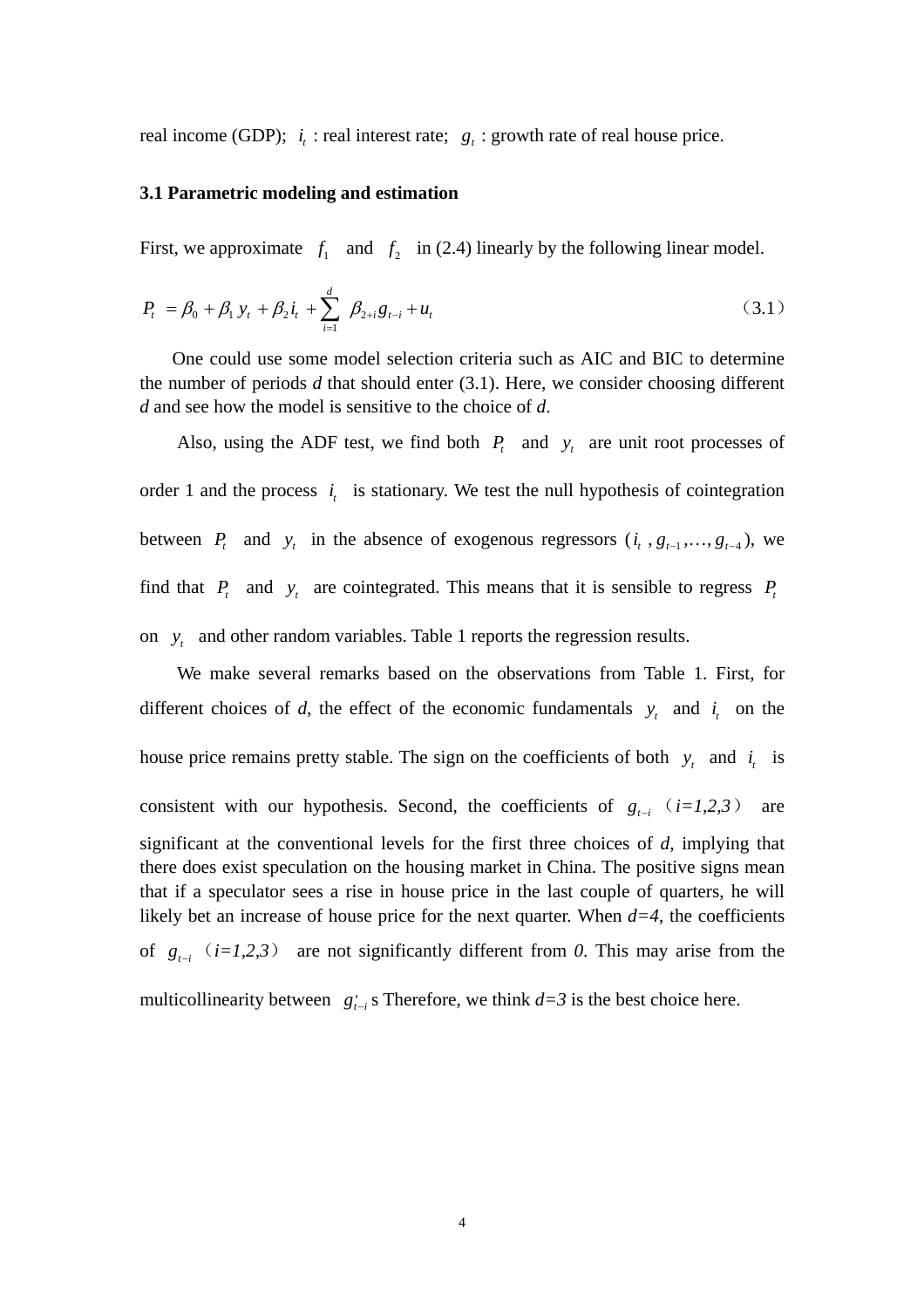|                   | $D=1$           | $D=2$           | $d=3$           | $d=4$           |
|-------------------|-----------------|-----------------|-----------------|-----------------|
| Variables         | Coefficient     | Coefficient     | Coefficient     | Coefficient     |
| constant          | 629.04(0.000)   | 624.51(0.000)   | 624.92(0.000)   | 624.94(0.000)   |
| $y_t$             | 0.0754(0.000)   | 0.0756(0.000)   | 0.0755(0.000)   | 0.0752(0.000)   |
| $i_{t}$           | $-31.19(0.000)$ | $-31.74(0.000)$ | $-32.35(0.000)$ | $-32.69(0.000)$ |
| $g_{t-1}$         | 10.968(0.000)   | 8.200(0.013)    | 7.003(0.025)    | 4.712(0.132)    |
| $g_{t-2}$         |                 | 6.241(0.064)    | 4.136(0.025)    | 4.613(0.197)    |
| $g_{t-3}$         |                 |                 | 7.159(0.029)    | 3.866(0.279)    |
| $g_{t-4}$         |                 |                 |                 | 8.693(0.009)    |
| $R^2$             | 0.976           | 0.978           | 0.979           | 0.980           |
| Adjusted<br>$R^2$ | 0.974           | 0.976           | 0.978           | 0.978           |

Table 1: Parametric estimation: Sample :1990I-2005I

Note: numbers in brackets are *p*-values.

# **3.2 Semiparametric modeling and estimation**

Now, we approximate  $f_1$  and  $f_2$  in (2.4) linearly by the following partially linear additive model

$$
P_{t} = \beta_{1} y_{t} + m_{1} (i_{t}) + \sum_{i=1}^{3} m_{i+1} (g_{t-i}) + u_{t}
$$
 (3.2)

choose  $m_j(0) = 0$ ,  $j = 2,..., 4$ , as our identification condition. We estimate (3.2) where  $m_j(\bullet)$ ,  $j=1,...,4$ , are functions of unknown form. Like Li (2000), we using the series method proposed by Li (2000). To be specific, we approximate  $m_j(\bullet)$ ,  $j=1,...,4$ , by the  $K_n$  terms Legendre polynomials, where  $K_n$  is the integer part of  $2.5n^{1/4}$  and *n* is the number of observations. For other computational details, see Li (2000).

The semiparametric estimate for  $\beta_1$  is 0.0761, which is not significantly different from its parametric estimate  $(0.0755)$  for the case  $d=3$ . We denote  $\widehat{P}_{t}^{b} = \sum_{i=1}^{3} \widehat{m}_{i+1}$ 1 1 *b*  $t_{t} = \sum_{l} m_{i+1} g_{t-i}$ *i*  $P_t^{\nu} = \sum m_{i+1} (g_{t-1})$  $=\sum_{i=1}^{3} \widehat{m}_{i+1}(g_{t-i}),$  where  $\widehat{m}_{i+1}$  s are the estimate of  $m_{i+1}$  obtained from the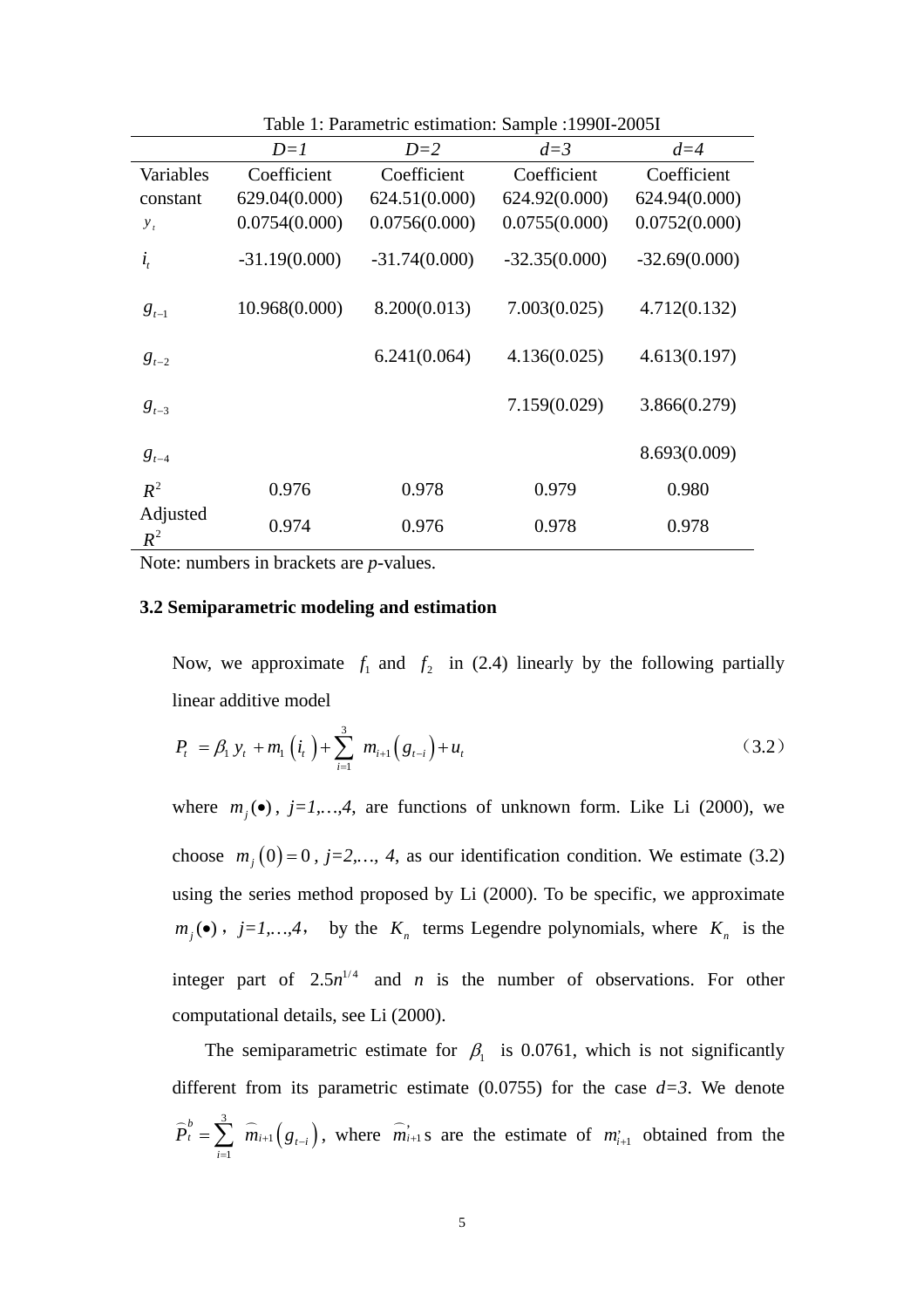series method. Therefore  $\hat{P}_t^b$  can be regarded as the contribution to the house price due to the speculation in the housing market.

# **4. Concluding Remarks**

There has been huge debate on the housing market in China and particularly on whether the increasing houses prices are driven by market fundamentals or just by speculation. We use quarterly data in China from the period 1990I to 2005I to study the determination of the housing price in China and find that the price is mainly driven by market fundamentals. Speculation component does exist in the housing market but it contributes little on the variation of the housing prices.

Due to data limitation, our analysis is based on the aggregated data in the country. Since the housing markets vary a lot across different cities and provinces in China, future analysis should be based on data on the city or provincial level. Also, we observe that prices are quite different for different types of houses even in the same city, one can further study on the determination of housing price based on different segment of the housing markets.

#### **References**

Blanchard, O. J. and M. W. Watson (1982) "Bubbles, rational expectations and financial markets" In P. Wachtel (ed.), *Crises in the Economic and Financial Structure*. Lexington Books, Lexington, M.A.

Case, K. E. and R. J. Shiller (1989) "The efficiency of the market for single-family homes" *American Economic Review* 79, 125-137.

Chan, H. L., S. K. Lee and K. Y. Woo (2001) "Detecting rational bubbles in the residential housing markets of Hong Kong" *Economic Modelling* 18, 61-73.

Fan, J. and I. Gijbels (1996) "*Local Polynomial Modelling and Its Applications*" Champman and Hall.

Levin, E. J., and R. E. Wright (1997a) "The impact of speculation on house prices in the United Kingdom" *Economic Modelling* 14, 567-585.

Levin, E. J., and R. E. Wright (1997b) "Speculation in the housing market?" *Urban Studies* 34, 1419-1437.

Li, Q. (2000) "Efficient estimation of additive partially linear models" *International Economic Review* 41, 1073-1092.

Megbolugbe, I. F., A. P.Marks, and M. B. Schwartz (1991) "The economic theory of housing demand: a critical review" *Journal of Real Estate Research* 6, 381-393.

Muellbauer, J. and A. Murphy (1997) "Booms and busts in the UK housing market" *Economic Journal* 107, 1701-1727.

Riddel, M. (1999) "Fundamentals, feedback trading, and housing market speculation: evidence from California" *Journal of Housing Economics* 8, 272-287.

Roehner, B. M. (1999) "Spatial analysis of real estate price bubbles: Paris,